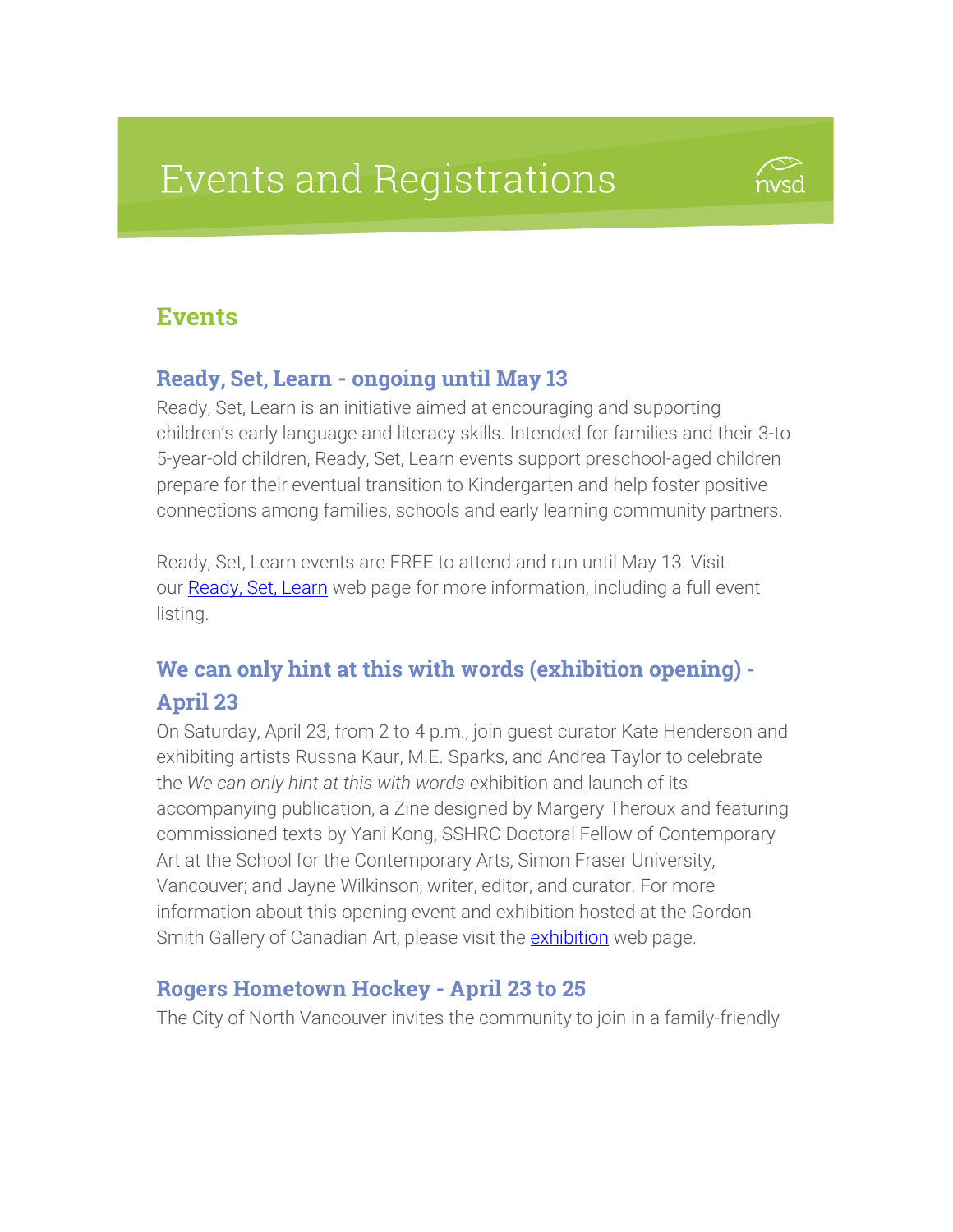hockey celebration taking place in the Shipyards District and Lower Lonsdale neighbourhood.

The FREE event features live entertainment, NHL alumni appearances and hockey-themed activities along East 1st Street between Lonsdale and St. Georges Avenue. The festival highlight will be an outdoor viewing party of a live national NHL broadcast hosted by Sportsnet's hosts Ron MacLean and Tara Slone. More information is available through the City's [Signature](https://www.cnv.org/Parks-Recreation-and-Culture/Signature-Events/Rogers-Hometown-Hockey) [Events](https://www.cnv.org/Parks-Recreation-and-Culture/Signature-Events/Rogers-Hometown-Hockey) web page.

#### Cheakamus Centre Open House - May 1

The 53rd annual Cheakamus Centre Open House takes place on Sunday, May 1, from 10:30 a.m. to 3:30 p.m. Join Cheakamus Centre staff for a fun, family day of nature exploration and discovery, including visiting the Coast Salish longhouse, salmon hatchery, farm animals, forest trails and more. Click **[HERE](https://www.cheakamuscentre.ca/news/open-house)** for more information, and if you are interested in volunteering at the event, please email [volunteers@cheakamuscentre.ca.](mailto:volunteers@cheakamuscentre.ca)

#### Standing Committee Meeting - May 3

The final Board of Education Standing Committee Meeting for the 2021/2022 school year takes place *in person* on Tuesday, May 3 at 7 p.m. Visit our [Meetings & Minutes](https://www.sd44.ca/Board/Meetings/Pages/default.aspx#/=) page for information on COVID-19 procedures for attending meetings in person, how you can provide input, and to review the complete agenda (available on the Thursday afternoon preceding the public meeting).

## Outdoor Safety & Emergency Preparedness Open House - May 7: Workshop Registration open

The North Vancouver School District's inaugural Outdoor Safety & Emergency Preparedness Open House takes place on Saturday, May 7, 11 a.m. to 2 p.m., at École Secondaire Argyle Secondary School.

This family-friendly community event will showcase the expertise of local emergency management bodies and first responders and aims to build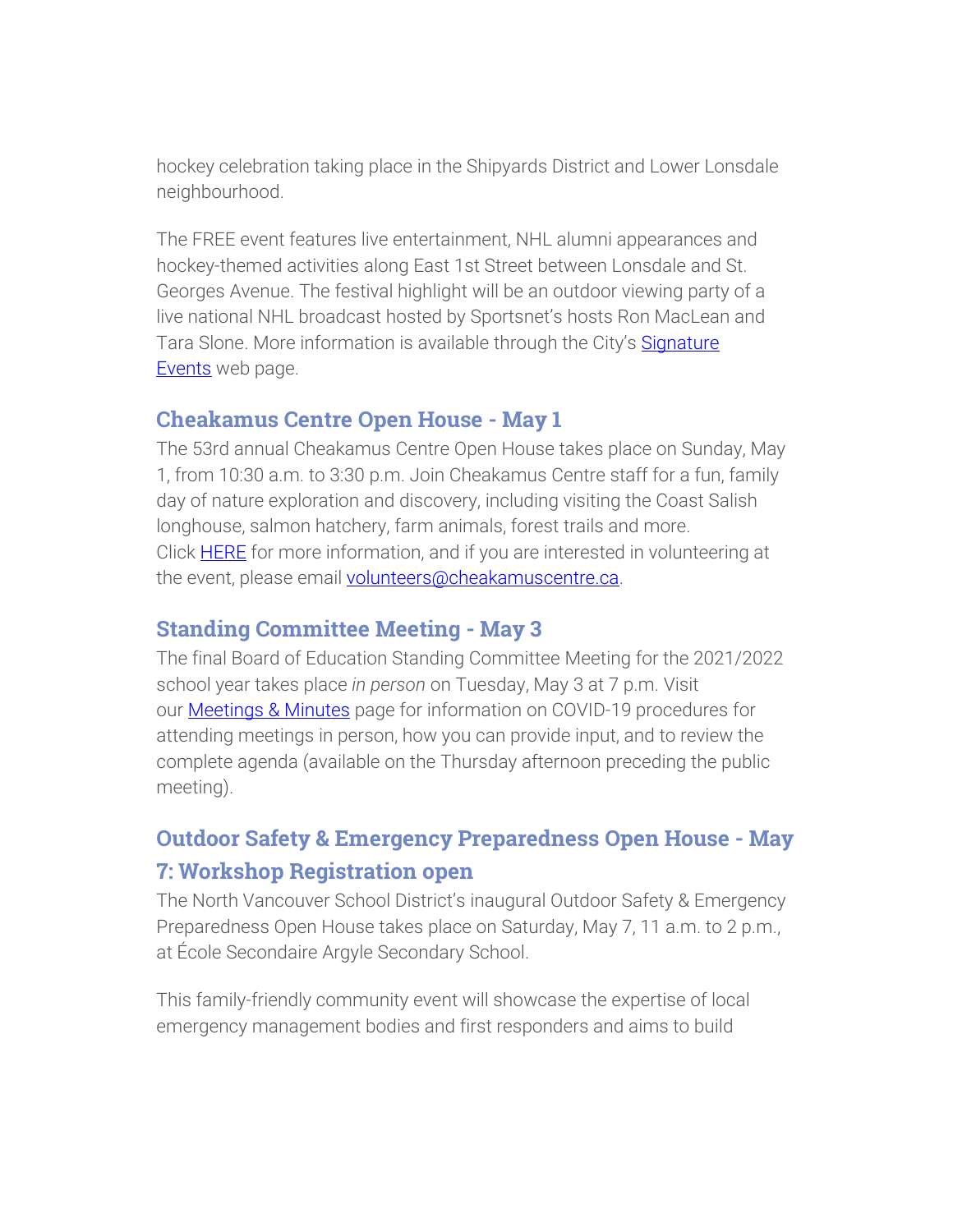awareness and resiliency around outdoor safety and emergency preparedness.

The event consists of an outdoor trade show and select smaller group information sessions/workshops hosted by participating organizations. Those in attendance will speak with local experts and get up close to emergency vehicles and equipment used in real-life rescues, including helicopters used by North Shore Rescue.

This FREE event also includes a complimentary bike valet service and a variety of food truck options where you can purchase food and refreshments.

For more information, including participating organizations and links to workshop registration, visit the event's [website.](https://my44.sd44.ca/group/p6jr1eo/Pages/default.aspx#/=)

### Public Board Meeting - May 24

The next Board of Education Public Board Meeting takes place *in person* on Tuesday, May 24 at 6:30 p.m. Visit our [Meetings & Minutes](https://www.sd44.ca/Board/Meetings/Pages/default.aspx#/=) page for information on COVID-19 procedures for attending meetings in person, how you can provide input, and to review the complete agenda (available on the Thursday afternoon preceding the public meeting).

## **Registrations**

## Summer Learning - Registration opens May 2

[North Vancouver Summer Learning](https://www.sd44.ca/school/summer/Pages/default.aspx#/=) provides a platform for students to explore and extend learning opportunities while fulfilling their educational requirements through a variety of opportunities in the month of July.

The Summer Learning 2022 suite of course offerings provides students the opportunity to enhance core skills and/or earn credits toward graduation:

- Full Credit [Academic](https://www.sd44.ca/school/summer/ProgramsServices/FullCredit/Pages/default.aspx#/=) Courses (including French 11 NEW this year)
- 7/8 [Transition](https://www.sd44.ca/school/summer/ProgramsServices/Grade78TransitionCourses/Pages/default.aspx#/=) (including 7/8 Music NEW this year)
- **English [Language](https://www.sd44.ca/school/summer/ProgramsServices/ELL/Pages/default.aspx#/=) Learning (ELL)**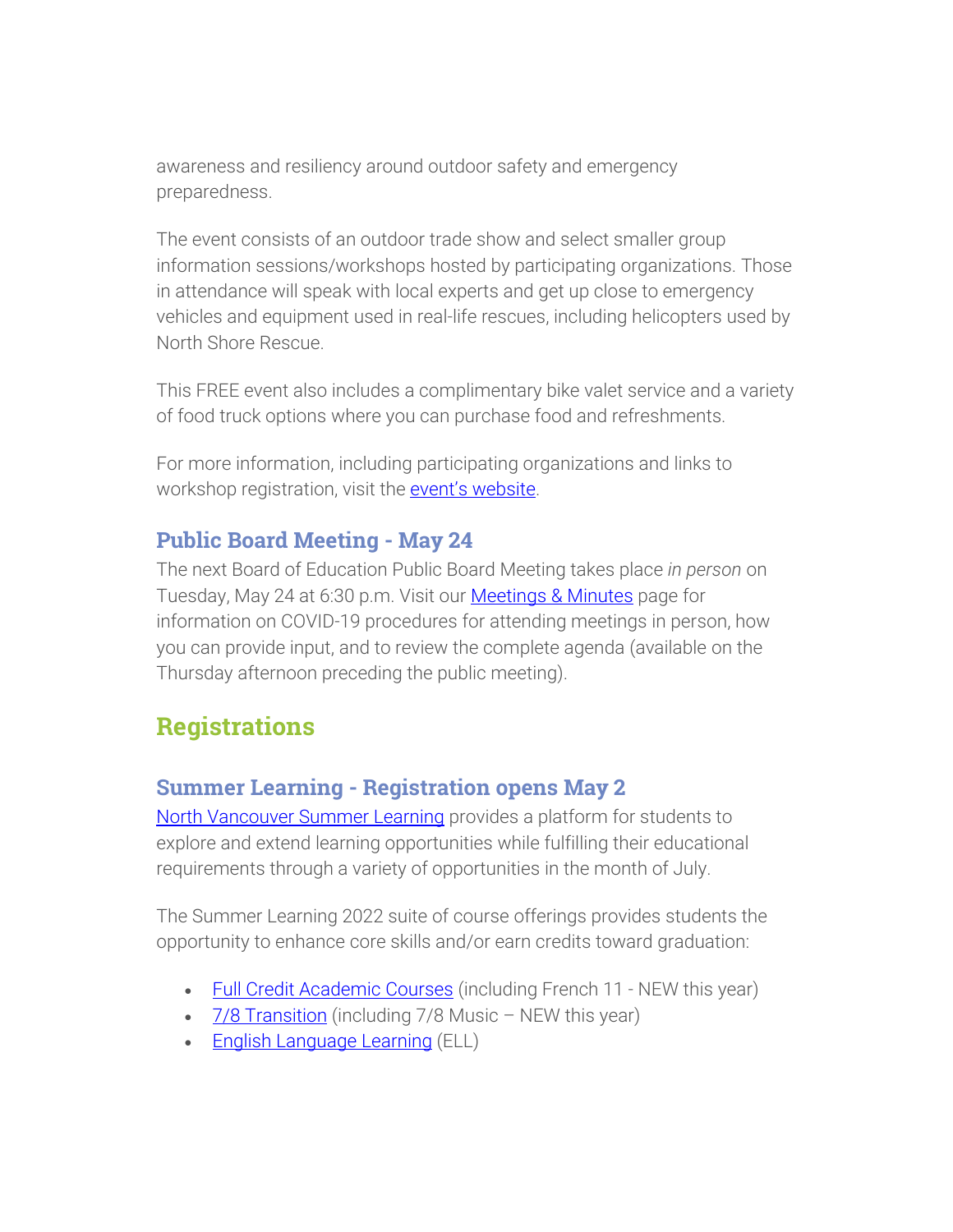- **[Eslha7an](https://www.sd44.ca/school/summer/ProgramsServices/Pages/Eslha7an.aspx#/=) Secondary Review & Completion**
- Numeracy 8/9 [Foundations](https://www.sd44.ca/school/summer/ProgramsServices/Numeracy/Pages/default.aspx#/=)
- Literacy 8/9/ [Foundations](https://www.sd44.ca/school/summer/ProgramsServices/Literacy/Pages/default.aspx#/=)

Registration is open to students within and beyond the NVSD. [Registration](https://www.sd44.ca/school/summer/Registration/Pages/default.aspx#/=) opens May 2 for NVSD students (and May 9 for everyone else). Registration closes June 23 at noon.

## Business and Gaming Entrepreneurship Lab - Registration open

While space is limited, there is still time for secondary students to enrol in the school district's newest Academy, which will be offered to students in Grades 10-12 in the 2022/2023 school year.

The Business and Gaming Entrepreneurship Lab (Academy) will introduce students to the dynamic, global esports and gaming industry, which continues to attract new audiences and develop innovative new business models. Through a combination of in-class and experiential learning activities, students gain and learn how to apply their newly acquired foundational business knowledge to the esports and gaming industry. Coursework includes marketing, analytics, tournament and league management, special event management, accounting and communications. For more information, visit the **[Business](https://www.sd44.ca/ProgramsServices/Academies/Gaming/Pages/default.aspx#/=) of Gaming** web page or email **academies**@sd44.ca.

## AFKs' Summer Day Camps - Registration open

Students will enjoy a week full of studio art activities including drawing, painting and printmaking taught by an art specialist teacher. All art materials are provided, and children will experiment with many art materials and techniques. They will also have the opportunity to explore outdoor art making and recreation time. Visit **[Artists for Kids](https://www.sd44.ca/school/artistsforkids/learn/springandsummerdaycamps/Pages/default.aspx#/=)** for more information and to register.

## AFKs' Paradise Valley Summer School of Arts - Registration open

Young artists ages 8-14 will explore their surroundings with artist Annie Canto in the beautiful setting of Paradise Valley. This overnight camp combines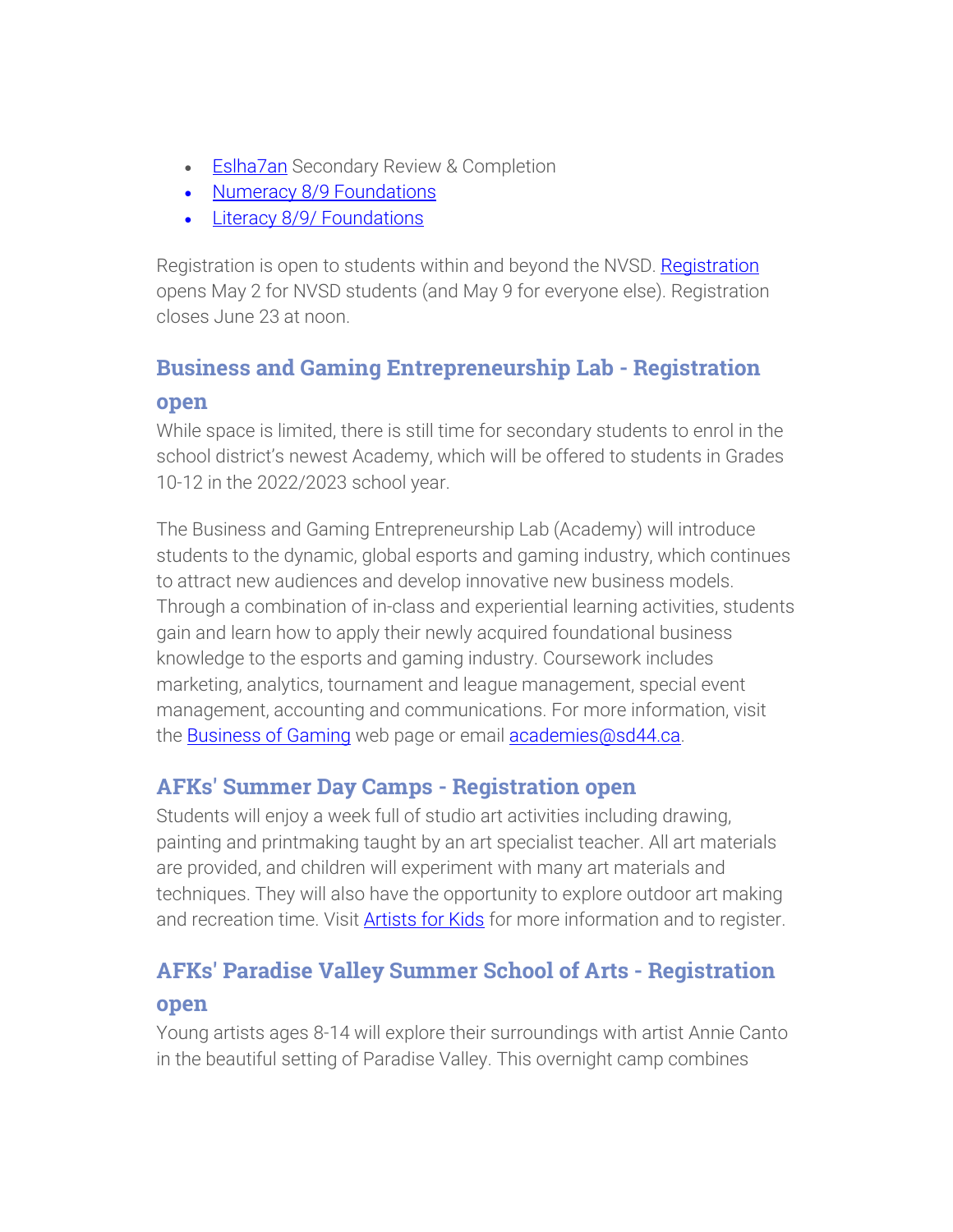outdoor studio adventures, in-depth instruction in collage, drawing and painting, as well as daily recreational activities such as canoeing, hiking, archery and campfire singalongs. Students are taught by B.C. certified art specialist teachers and mentored by an acclaimed Canadian artist. Visit **Artists** [for Kids](https://www.sd44.ca/school/artistsforkids/learn/paradisevalleysummervisualartscamps/Pages/default.aspx#/=) for more information and to register.

## AFKs' Summer Visual Arts Intensive (Secondary Students) - Registration open

Students ages 14-18 will explore drawing, painting and printmaking with artist Janet Wang in the beautiful setting of the Gordon Smith Gallery, to develop a body of work throughout the week that can be added to their personal portfolio. Visit **[Artists for Kids](https://www.sd44.ca/school/artistsforkids/learn/springandsummerdaycamps/Pages/default.aspx#/=)** for more information and to register.

## Elementary Band and Strings Program -Late Registration

#### open

Late Registration for the Elementary Band and Strings Program for the 2022/2023 school year begins March 11 and continues through to September 30. Programs will be offered at the following schools:

- *Elementary Strings (Grades 4-7)* at Braemar, Canyon Heights, Cleveland, Dorothy Lynas, Highlands, Larson, Montroyal, and Ross Road.
- *Elementary Band (Grades 5-7)* at all schools, except Montroyal, Norgate and Larson.

For more information, including program fees, visit our [Elementary](https://www.sd44.ca/ProgramsServices/BandStrings/Pages/default.aspx#/=) Band and [Strings](https://www.sd44.ca/ProgramsServices/BandStrings/Pages/default.aspx#/=) web page.

## North Vancouver Online Learning (NVOL) - Registration open

NVOL provides students with rigorous, engaging, and interactive learning experiences. Students can choose to engage in their NVOL courses entirely remotely online or in a blended model of online and in-person interactions at our NVOL Centre. In addition, students can choose from a full suite of [courses](https://www.sd44.ca/school/onlinelearning/ProgramsServices/Courses/Pages/default.aspx#/=) from grades 8 through 12 in both English and French.